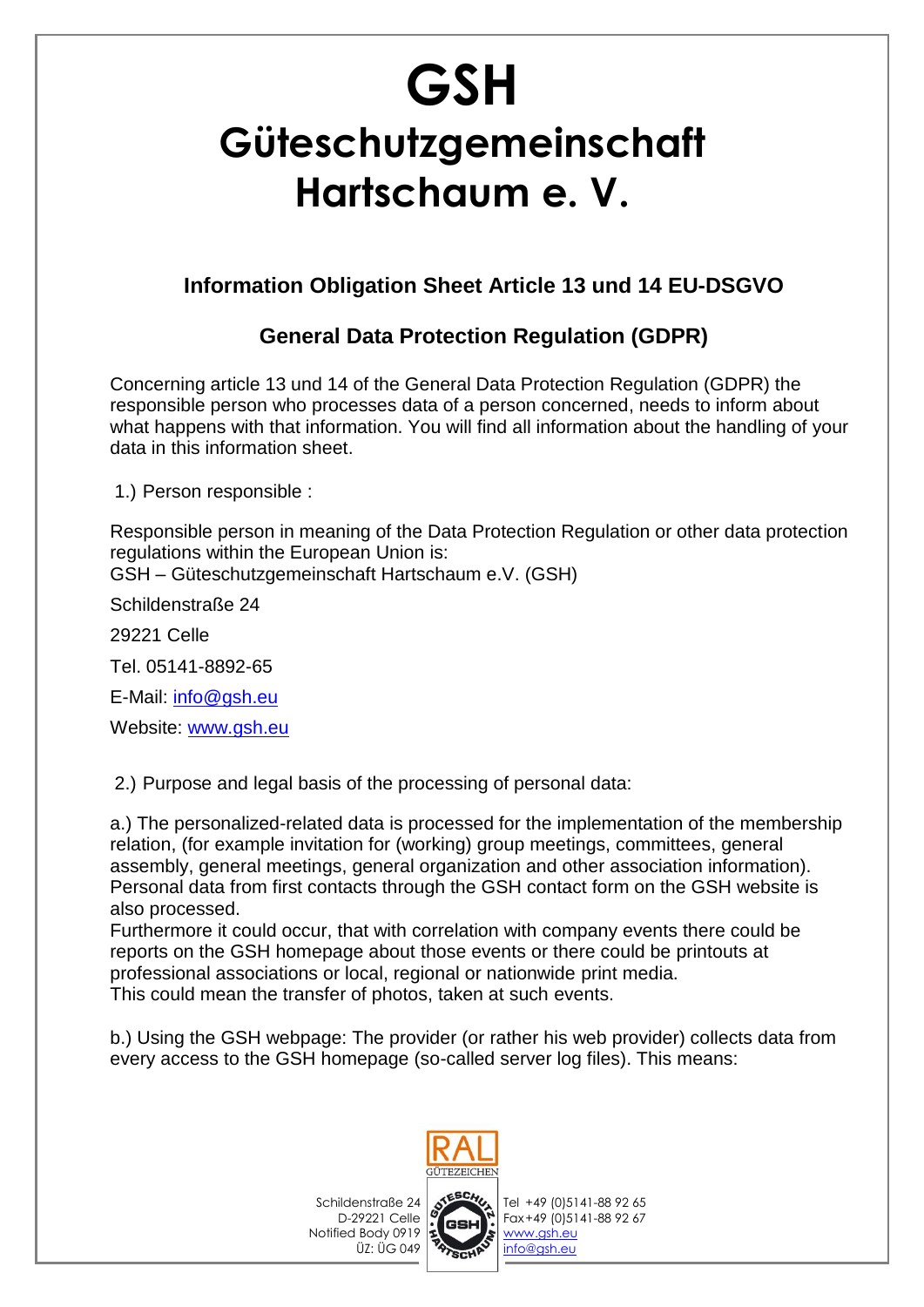Name of the retrieval website, date, date and exact time of the retrieval, data volume transferrd, notification about the successful retrieval, browser type along with the newest version, the operating system of the user, Referrer URL (page visited before), IP-address and the inquiring provider.

The provider uses the log data only for statistical evaluations for company purpose only, for security and for optimization of the offer.

The provider reserves the right to review the log data belated, if there should be any justified suspicion of illegal usage.

It can occur that within this online offer, third-party content, for example You Tube videos, map data from Google Maps, RSS-Feeds or graphics from other websites can be implicated. This means that the provider of those contents (named third-party providers) perceive the IP-address of the user. Without the IP address they would not be able to send the content to the browser of the respective user. Therefore the IP-address is necessary for the presentation of the content. We endeavor to only use such contents where the respective provider only uses the content for transmission. However, we cannot influence if third-party provider save the IP-address for statistical purposes. Should we have knowledge about that we inform the user.

Cookies are small data files which allow the saving of device-related information from the access device of the user (PC, smartphone, etc.). They are used firstly for the userfriendliness of websites and therefore serve the user (for example storing your login data). Furthermore they help to record the statistical data of the website usage and use the data to analyse and to improve the offer. The user can have an impact on the usage of cookies. Most browsers have the option to hinder or completely prohibit the saving of cookies. However it is pointed out that without the cookies the usage and especially the comfort of use is limited.

3.) Categories of personalized data which is processed:

Güteschutzgemeinschaft Hartschaum e.V. processes following categories of personalized data:

- Contact Data
- Personal Data

The processing of the personalized data usually occurs because of the necessity of fulfillment of a contract according to article 6, paragraph 1 lil b) EU-DSGVO (Datenschutzgesetz Verordnung).

Concerning the contractual relationship it primarily handles the membership-relationship within the GSH and the participation at group meetings, committees and general assembly.

If personalized data is not necessary for the fulfillment of a contract, the processing of the data occurs on basis of approval according to article 6 paragraph. 1 lit. a) in conjunction with article 7 DSGVO.

The publishing of personalized data in the internet or in trade magazines is necessary for ensuring legitimate interest of the association (compare article 6 paragraph. 1 lit. f) DSGVO).

The legitimate interest of the association is to inform the public about the activities of the association. Personalized data including pictures of members may be published within the framework of GSH reporting.